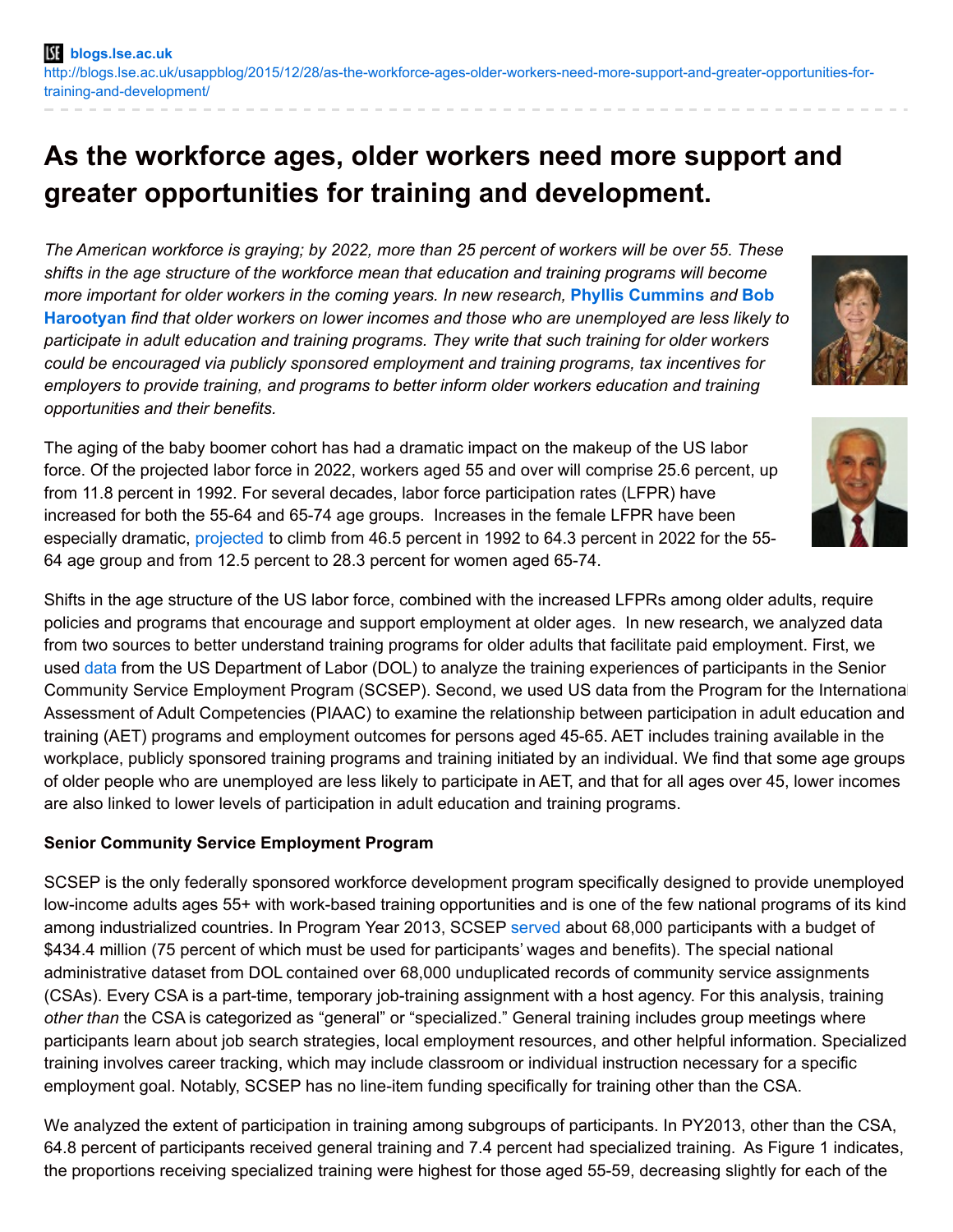older age groups.



### **Figure 1 – Type of SCSEP Training Received, by Education and Age Group (percent)**

Participants aged 70+ were significantly less likely to receive general or specialized training. Training experiences increase with participants' educational attainment. The higher the participant's educational level, the more likely s/he received specialized training (see Figure 1). This may reflect greater need for special skills updating among better educated participants, whose employment goals are more likely to be at the managerial and professional job levels compared to participants with less education.

SCSEP's mission, which includes serving those who are "most in need," is reflected in its PY2013 participants' characteristics: 19 percent had less than a high school diploma, 88 percent had family incomes at or below the federal poverty level, 87 percent had low employment prospects, and 19 percent had low literacy. Further reflecting that mission, our results for receipt of general vs. specialized training indicate that participants with low literacy, displaced homemakers, and the homeless are more likely to receive specialized training compared to other subgroups (see Figure 2).

### **Figure 2 – Type of SCSEP Training Received, by Selected Characteristics (percent)**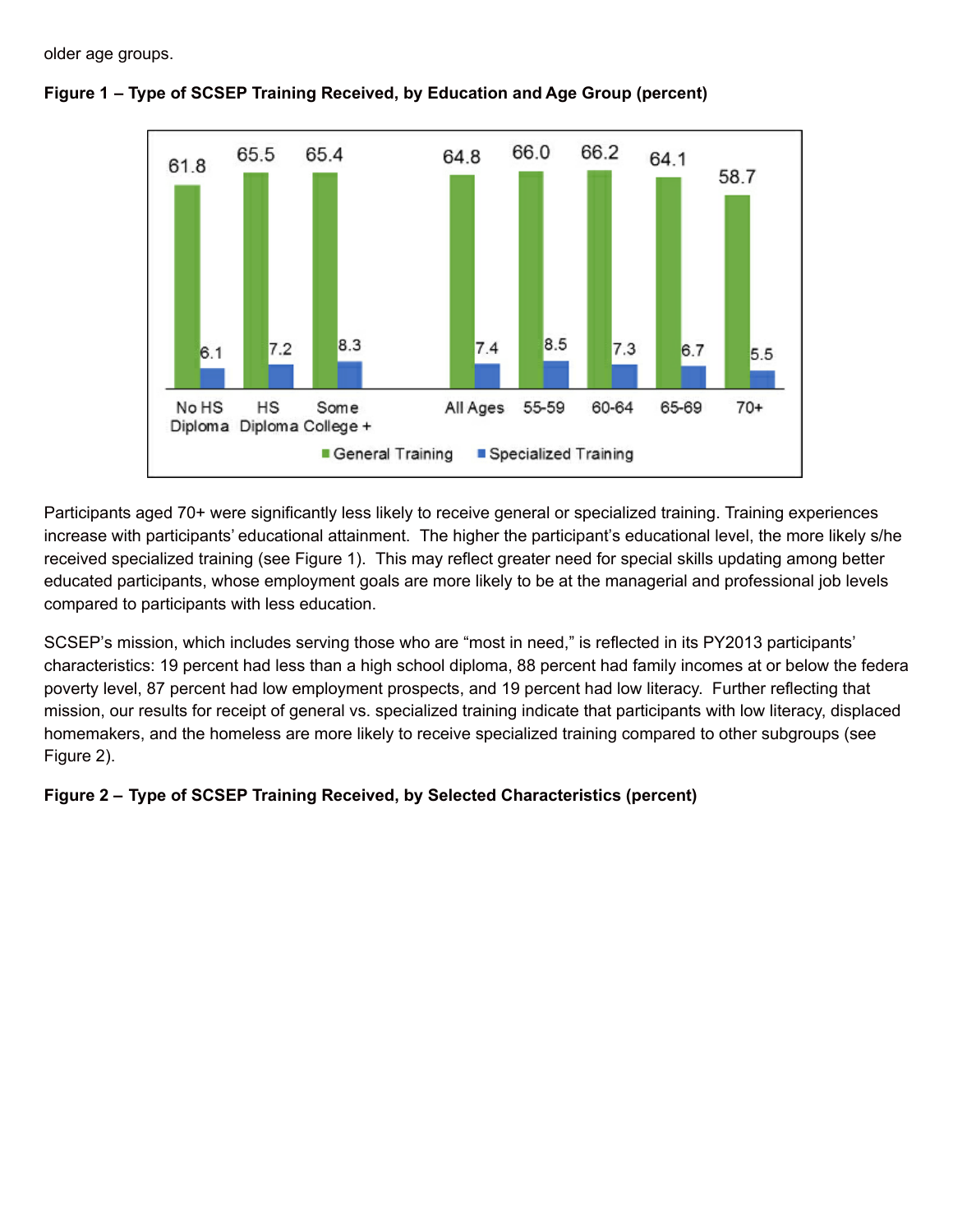

# **Low participation in adult education and training among unemployed older people and those on lower incomes**

The Program for the International Assessment of Adult Competencies (PIAAC) is an international survey organized by the Organisation for Economic Cooperation and Development (OECD) and conducted in the US in 2011-2012, consists of an extensive background questionnaire and an assessment that scores participants in literacy, numeracy, and problem-solving skills. [Data](http://www.oecd.org/site/piaac/Background percent20Questionnaire percent2015DEC10.pdf) from the background questionnaire, which includes basic demographic statistics along with information on participation in various types of adult education and training programs, employment and income, were used to analyze the relationship between participation in adult education and training programs (AET) and employment and income. To provide an adequate sample size to assess the benefits of AET for middle-aged and older adults, we [focused](http://www.oecd.org/site/piaac/publicdataandanalysis.htm) on adults aged 45-65. Of 5,010 US participants, 1,084 were aged 45-54 and 1,066 were aged 55- 65.

Overall AET participation rates were 55.8 percent for the 45-54 age group and 50.4 percent for the 55-65 age group. However, the 45-54 age group's participation rates were significantly lower for the unemployed as compared to the employed — only 29.9 percent of the unemployed group participated in AET, compared to 64.5 percent for the employed group. Low participation rates by the unemployed are of concern because they may require additional training to become reemployed. The unemployed often rely on publicly sponsored training programs, but their lack of awareness of these services, combined with low funding levels, are potential causes for low participation rates. For the 55-65 age group, there was no significant relationship between participation in AET and employment status.

AET participation is strongly related to income level. For both age groups, there was a significant relationship between AET participation and income quintile. Among those aged 45- 54, 47.4 percent of the lowest income quintile participated in AET compared to 83.4 percent of the highest income quintile. The results were similar for the 55-65 age group: 50.5 percent of the lowest income quintile participated in AET compared to 77.4 percent of the highest income quintile (see Figure 3).

### **Figure 3 – AET Participation by Income Quintile and Age Group (percent)**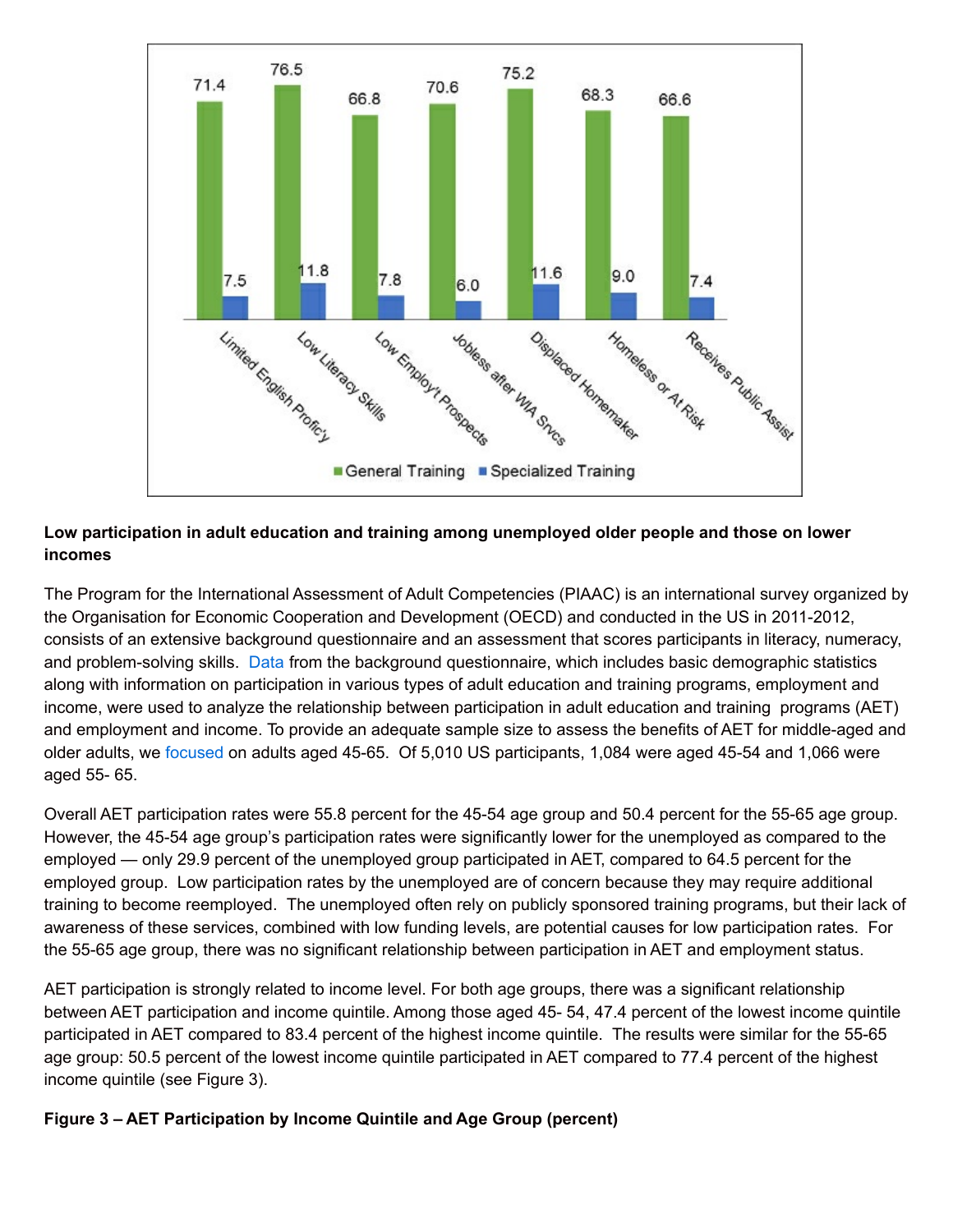

# **Note: Second and fourth quintiles are not shown.**

Older workers are less likely to participate in both publicly and employer sponsored training as compared to younger workers. Analyses of PIAAC data suggest that lower-income groups and the unemployed could benefit from increased opportunities to participate in AET programs. This could be accomplished in many ways, including increased funding for SCSEP (including a separate line item for special training) and other publicly sponsored employment and training programs, tax incentives for employers to provide AET, and support for programs to better inform older workers about AET opportunities and their benefits.

This article is based on the paper, 'Workforce Development in the United States: Facilitating [Opportunities](http://ppar.oxfordjournals.org/content/25/4/150) to Work at *Older Ages', in Public Policy & Aging Report.*

Featured [image](https://www.flickr.com/photos/33346162@N07/3115349629/)

*: Ken [Russell](https://www.flickr.com/photos/33346162@N07/) (Flickr, [CC-BY-NC-SA-2.0](https://creativecommons.org/licenses/by-nc-sa/2.0/))*

*Please read our comments policy before [commenting.](http://blogs.lse.ac.uk/usappblog/comments-policy/)*

Note: This article gives the views of the author, and not the position of USAPP-American Politics and Policy, nor the *London School of Economics.*

*Shortened URL for this post:* **<http://bit.ly/1mKssFM>**

**About the authors**